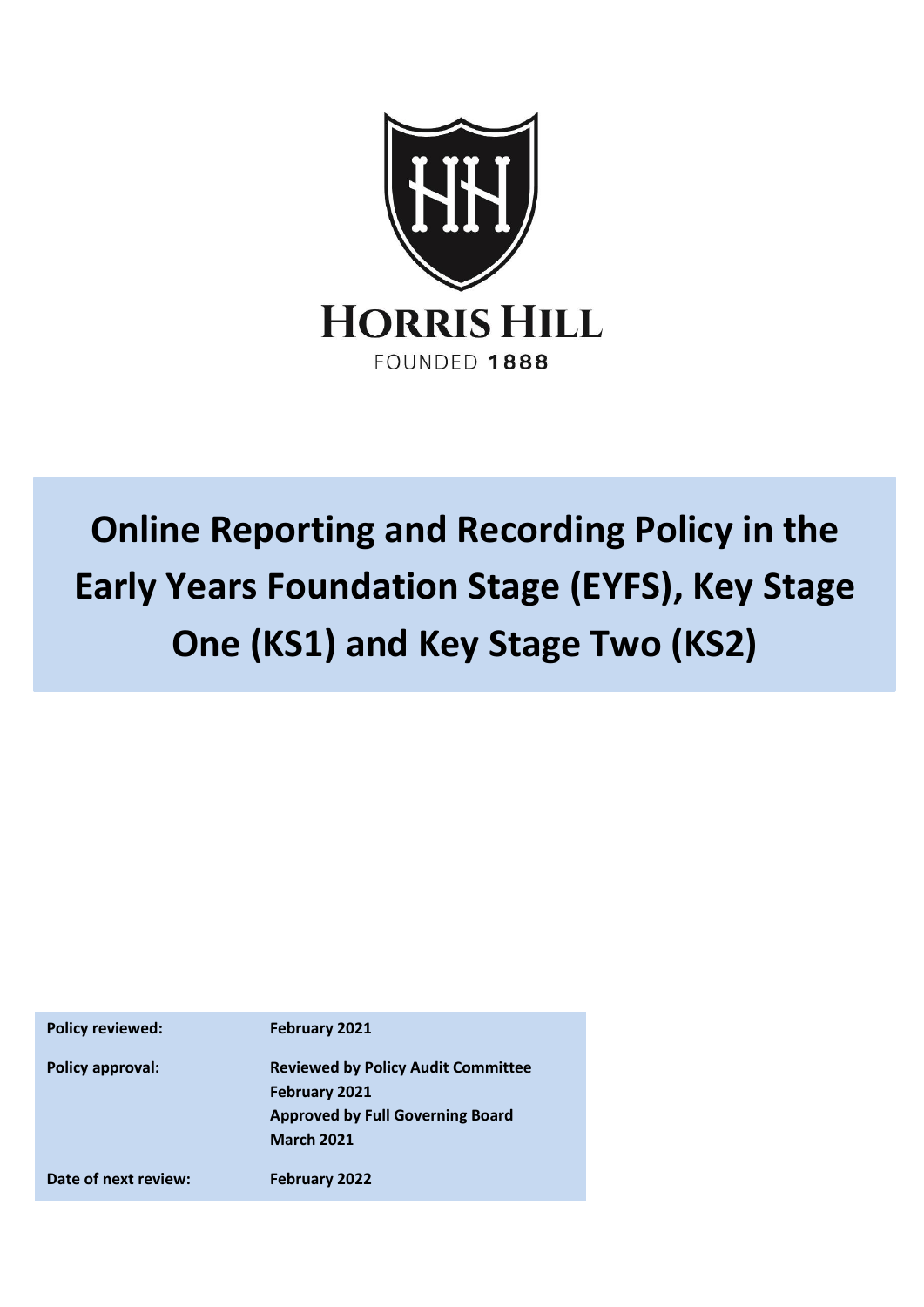# **Online Reporting and Recording Policy in the Early Years Foundation Stage (EYFS), Key Stage One (KS1) and Key Stage Two (KS2)**

## Aims

Horris Hill ensures that all children within the EYFS, Key Stage One and Year Three have a personal Learning Journal which records observations and comments in line with the statutory Early Years Foundation Stage curriculum and National Curriculum. This helps to build up a record of each child's achievements during their time with us. It will also show children's developmental progress and achievement.

### **Procedures**

At Horris Hill we use an online system called Tapestry to record and store all observations, reflections, accidents and assessments relating to each child. This is a safe and secure system which allows staff, parents and carers to access the information from any computer or tablet via a personal password protected login.

Staff access allows input of new observations and photos or amendment of existing observations and photos. Parent access allows input of new observations and photos or the addition of comments on existing observations and photos – parent log-ins do not have the necessary permission to edit existing material.

Observations are usually moderated by a senior member of staff before being added to the child's Learning Journey. Parent access allows them to comment (or reply) to observations that staff have added, as well as adding their own observations and photos or videos. Parents logging into the system are only able to see their own child's Learning Journey.

As part of our online safeguarding policy, parents are asked to sign a consent form giving permission for their child's image to appear in other children's Learning Journeys, and to protect images of other children that may appear in any photos contained in their child's Learning Journey. If parents withhold this consent their child is only ever photographed alone and no shared observations are made including that child.

Before accessing the system parents have to sign to agree not to download and share any information on any other online platforms or social networking sites, such as Facebook, Twitter. In all written observations a child is only identified by their first name in their individual online Learning Journal. Tapestry provides a fantastic tool for capturing and sharing information between parents and the school. However, it is not used as an instant method of communication tool between the school and home. Each child's Learning Journal is a document that records their learning and development which the parents can add to contributing information that children have been doing at home. Discussions regarding general progress and development are done face-to-face with parents/carers at the school. Parents may contact the school through the usual channels for any other day-to-day matters e.g. absence, lost property etc.

### Staff usage

Observations will be uploaded by members of staff in the Lower School team and are monitored by the Lower School Lead teacher. Staff use school tablets not personal devices to take the photographs for observations which are to be uploaded to the journals. Each staff member has a secure login which